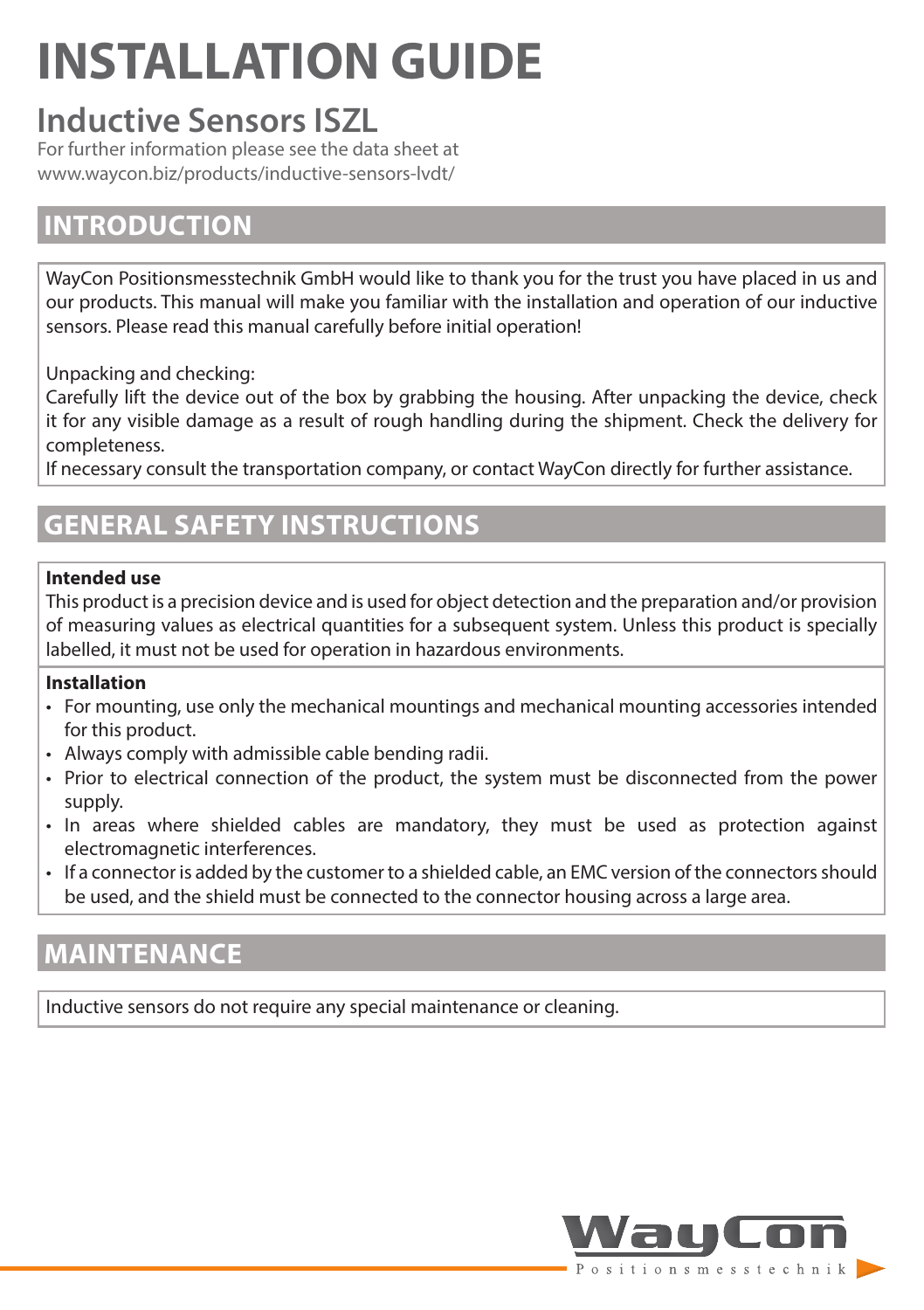#### **Mounting**

The sensors have a threaded housing and can be fixed using the nuts which are part of the delivery. The maximal mounting torque depends on the housing material as well as the thread size and is specified in the table below:

| Sensor                                                          | ISZL-6                  | ISZL-8 | $ISZL-24$ |  |  |
|-----------------------------------------------------------------|-------------------------|--------|-----------|--|--|
| Tightening torque max.                                          | 15 Nm / $A^{1}$ : 10 Nm | 40 Nm  | 100 Nm    |  |  |
| <sup>1)</sup> within the first 5 mm (seen from the active side) |                         |        |           |  |  |

#### **Influence of mounting situation**

The largest influence on the output of an inductive sensor is conductive material close to the sensing face. Depending on the material of the sensor housing and the conductivity of the material which is close to the sensor, the output curve is changed more or less. The following mounting situations can be distinguished:

| <b>Mounting situation</b>                                                                                                             | <b>Drawing of mounting situation</b>                      | Optimal for      |
|---------------------------------------------------------------------------------------------------------------------------------------|-----------------------------------------------------------|------------------|
| Non-flush:<br>There is no conductive material in the<br>vicinity $(>2 x \text{ max. measurement range})$<br>of the sensing face.      | $>2 \times MR$<br><b>Sensor</b><br>Conductive<br>material | $ISZL-24$        |
| Quasi-flush:<br>There is no conductive material directly<br>surrounding the sensing face, but at a<br>small distance behind (1/3 MR). | $1/3$ MR<br>↔<br><b>Sensor</b><br>Conductive<br>material  | ISZL-6<br>ISZL-8 |

The following diagram illustrates the influence of the carrier material and the mounting method:

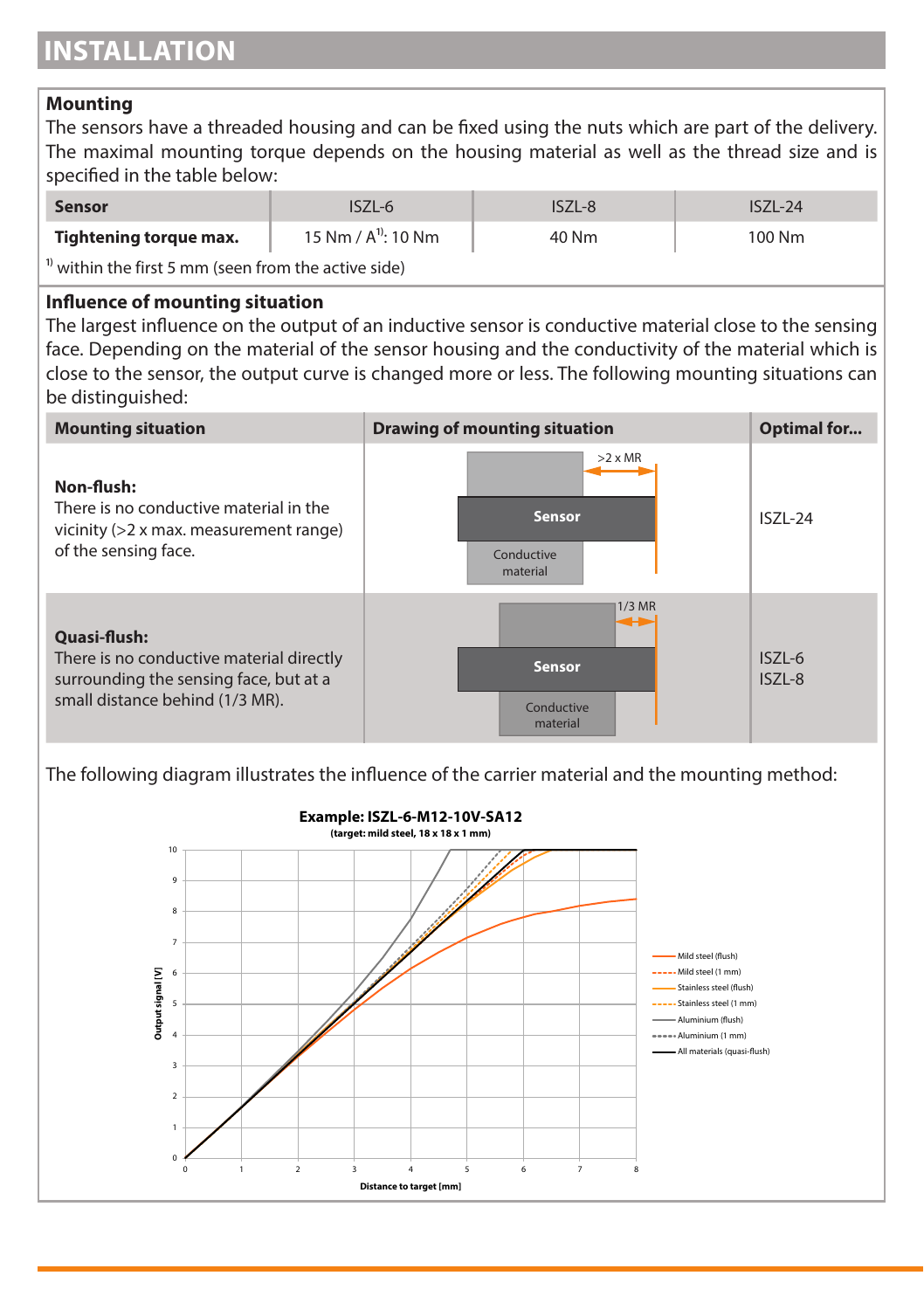# **ELECTRICAL CONNECTION**



# **ACCESSORY CABLE**

|              | Cable with mating connector M12 (female), 5 poles |                        |                | Pin |
|--------------|---------------------------------------------------|------------------------|----------------|-----|
| K5PXM-S-M12  | X m, straight connector, shielded                 | $\bullet$ <sup>2</sup> |                |     |
| K5PXM-SW-M12 | X m, angular connector, shielded                  |                        |                |     |
|              |                                                   |                        | 3              |     |
|              |                                                   |                        | $\overline{4}$ |     |
|              |                                                   |                        |                |     |

### **TEACH FUNCTION**

**Inductive sensors with teach function can be optimally adapted for the following situations:**

- **• Compensate tolerances (mechanical tolerances at installation, variation in target geometry and material, deviations from sensor to sensor):** typically a 1-point teach of the start or end position is useful in these cases.
- **• Quick setup of sensors:** the distance between the sensor and the target does not need to be set very accurately as variations in distance can be easily compensated using the 1-point teach.
- **• Measuring symmetrical displacements (vibrations):** The 1-point teach can be used to set the centre position of the target and thus measure the amplitude relative to the stationary position.
- **• Get maximal system accuracy:** The 2-point teach is most useful as the minimal and maximal distance can be set individually. This allows adjusting the measuring range of a sensor to the distance relevant in a given application and thus defining the slope of the sensor output.
- **• Set a digital alarm or indicate a valid/invalid position:** sensors with an additional digital output can be set to deliver a high output value only if the target is within a defined measuring range.
- **• Set sensor to a defined state:** factory reset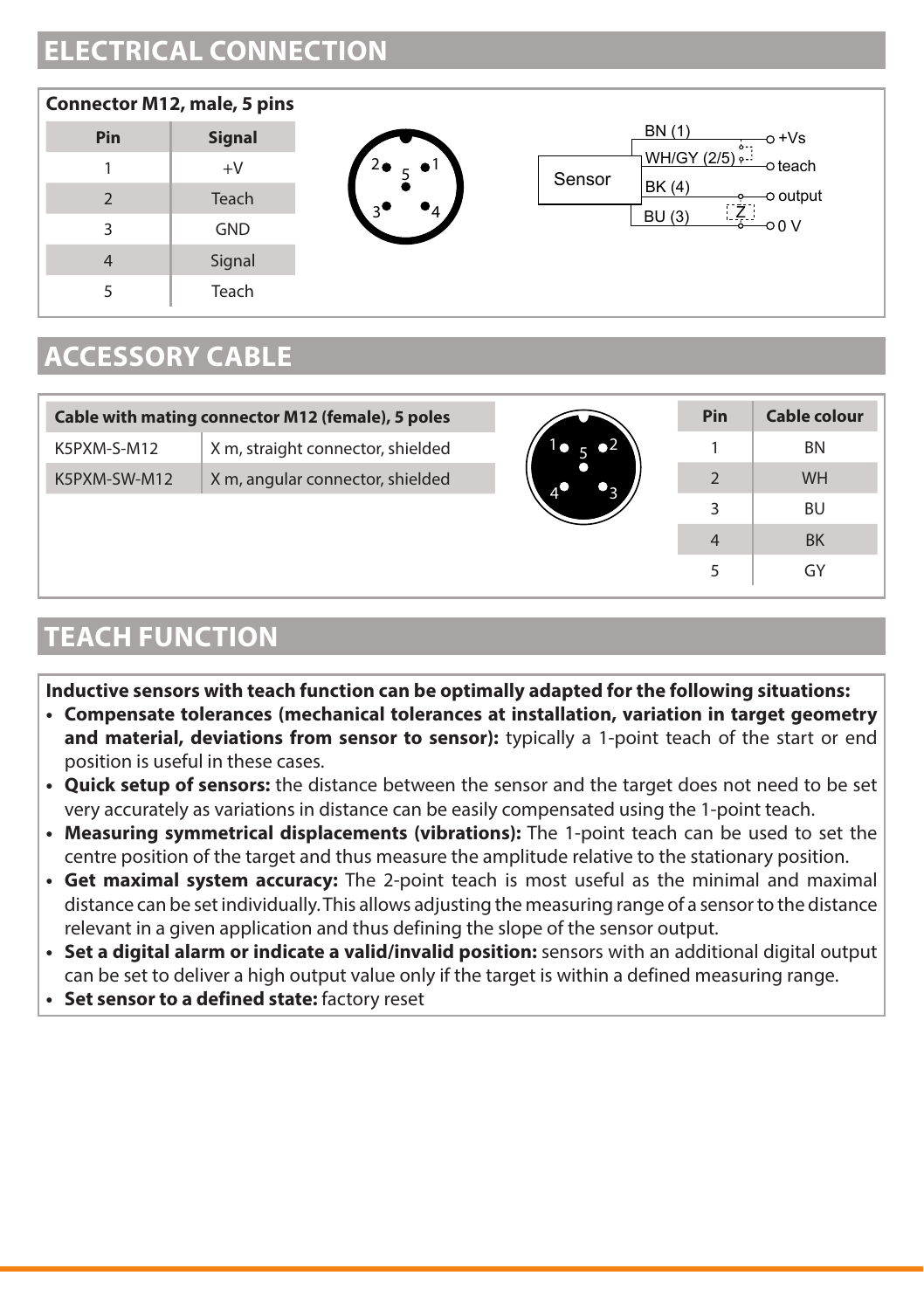# **TEACH FUNCTION**

#### **General procedure:**

To teach the sensor, the teach wire must be connected to the positive supply voltage of the sensor (+V). Depending on the duration of the contact, different teach levels can be selected. A flashing LED indicates that the teach procedure has started.

A teach procedure can be aborted by connecting the teach wire to the power supply +V for more than 10 s. This way the sensor keeps its previous settings. This is indicated by fast flashing (8 Hz) of the LED.

#### **Teach level 1 (1-point-teach)**

The 1-point-teach is typically used in applications where a short setup time is desired and the installation tolerances shall be compensated. Two situations can be distinguished:

#### **1) Minimal distance:**

During the teach procedure the target is positioned at the minimum distance relative to the sensor (position "A" in the figure). In the application the target moves away from the sensor. In this situation the sensor will be taught to provide an output signal of 0 V (or 4 mA) at position "A".



#### **Procedure:**

- 1. Position target at distance "A".
- 2. Connect teach wire to +V (2 s). When yellow LED starts flashing with 1 Hz, cut connection.
- 3. Connect teach wire shortly  $(>0.2 s)$  to +V.
- 4. Wait 4 s (LED keeps flashing).
- 5. LED flashes shortly. The teaching is finished.

#### **2) Maximum distance:**

During the teach procedure the target is positioned at the 10V/20 mA maximum distance relative to the sensor (position "B" in the figure). In the application the target moves towards the sensor. In this situation the sensor should be set to have an output signal of 10 V (or 20 mA) at position "B".



#### **Procedure:**

- 1. Position target at distance "B".
- 2. Connect teach wire to +V (2 s). When yellow LED starts flashing with 1 Hz, cut connection.
- 3. Connect teach wire shortly  $(>0.2 s)$  to  $+V$ .
- 4. Within 4 s: connect teach wire shortly (>0.2 s) to +V (LED keeps flashing).
- 5. LED flashes shortly. The teaching is finished.

When using the 1-point-teach the sensor will either never reach the maximum output value (case 1) or the minimum output value (case 2).

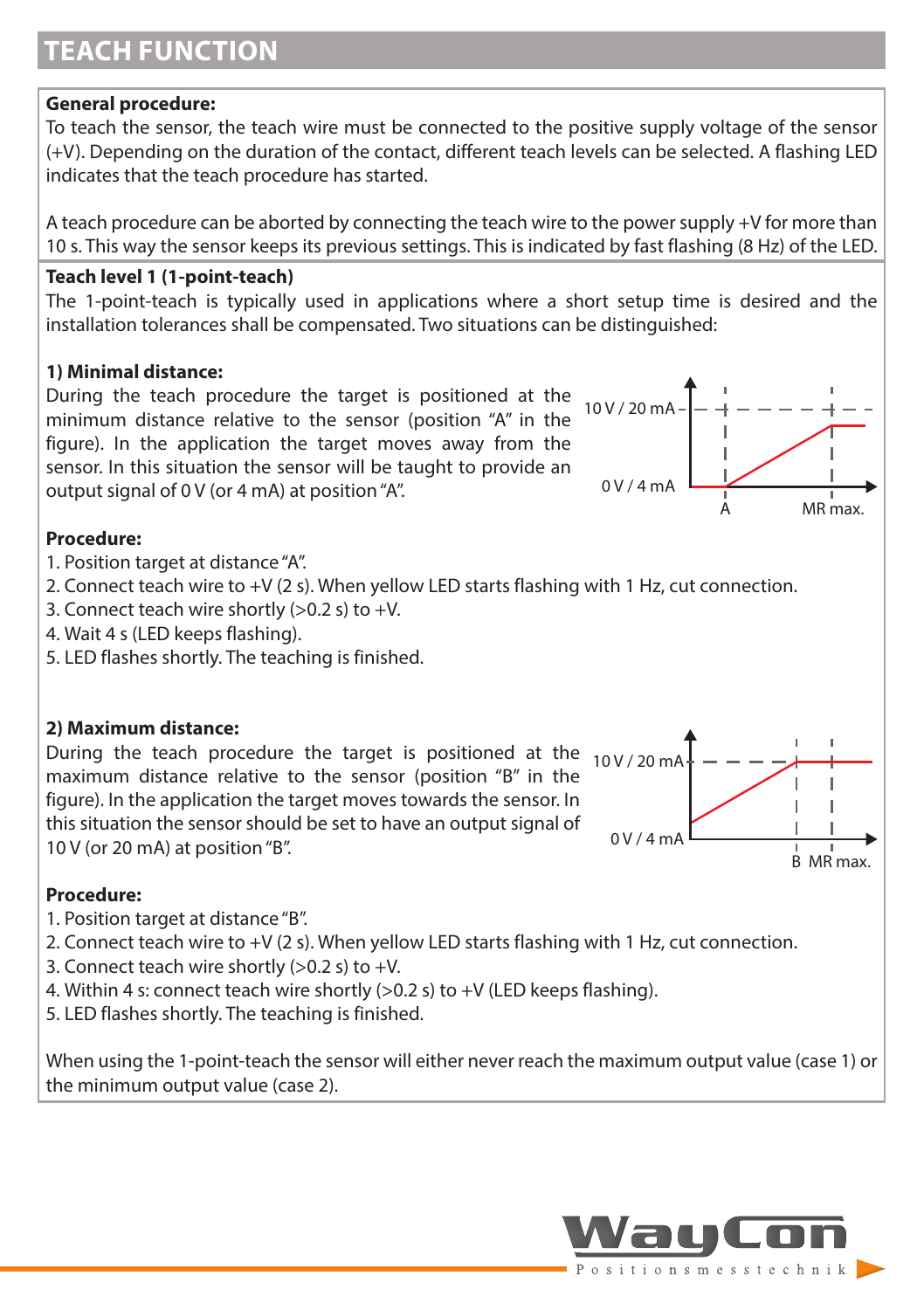# **TEACH FUNCTION**

#### **Teach level 2 (2-point-teach)**

The 2-point-teach is typically used in applications where two reference positions can be set and where installation tolerances and tolerances of the target shall be compensated. The 2-point-teach allows to change the slope of the sensor output. Depending on the teach order the slope of the sensor's output signal will be either rising or falling:

#### **1) Rising slope:**

To teach the first position, the target is placed at the  $_{10}$ V/20 mA minimum distance relative to the sensor (position "A" in the figure). For the second position, the target is placed at the maximum distance (position "B"). For distances smaller than "A" the output signal will be 0 V (or 4 mA), for distances larger than "B" the output will be 10 V (or 20 mA).



#### **Procedure:**

- 1. Position target at distance "A".
- 2. Connect teach wire to +V (4 s). When yellow LED starts flashing with 2 Hz, cut connection.
- 3. Connect teach wire shortly  $(>0.2 s)$  to  $+V$ .
- 4. Position target at distance "B".
- 5. Connect teach wire shortly  $(>0.2 s)$  to  $+V$ .
- 6. LED flashes shortly. The teaching is finished.

#### **2) Falling slope:**

To teach the first position, the target is placed at the  $10V/20mA$ maximum distance relative to the sensor (position "A" in the figure). For the second position, the target is placed at the minimum distance (position "B"). For distances larger than "A" the output signal will be 0 V (or 4 mA), for distances smaller than "B" the output will be 10 V (or 20 mA).



#### **Procedure:**

- 1. Position target at distance "A".
- 2. Connect teach wire to +V (4 s). When yellow LED starts flashing with 2 Hz, cut connection.
- 3. Connect teach wire shortly  $(>0.2 s)$  to  $+V$ .
- 4. Position target at distance "B".
- 5. Connect teach wire shortly  $(>0.2 s)$  to  $+V$ .
- 6. LED flashes shortly. The teaching is finished.

#### **Teach Level 3 (Factory Reset)**

This will restore the default settings the sensor had when leaving the factory:

at minimal measurement range the output signal is minimal, at maximal range the signal is maximal.

#### **Procedure:**

- 1. Connect teach wire to +V (6 s). When yellow LED starts flashing with 4 Hz, cut connection.
- 2. LED flashes shortly. The teaching is finished.